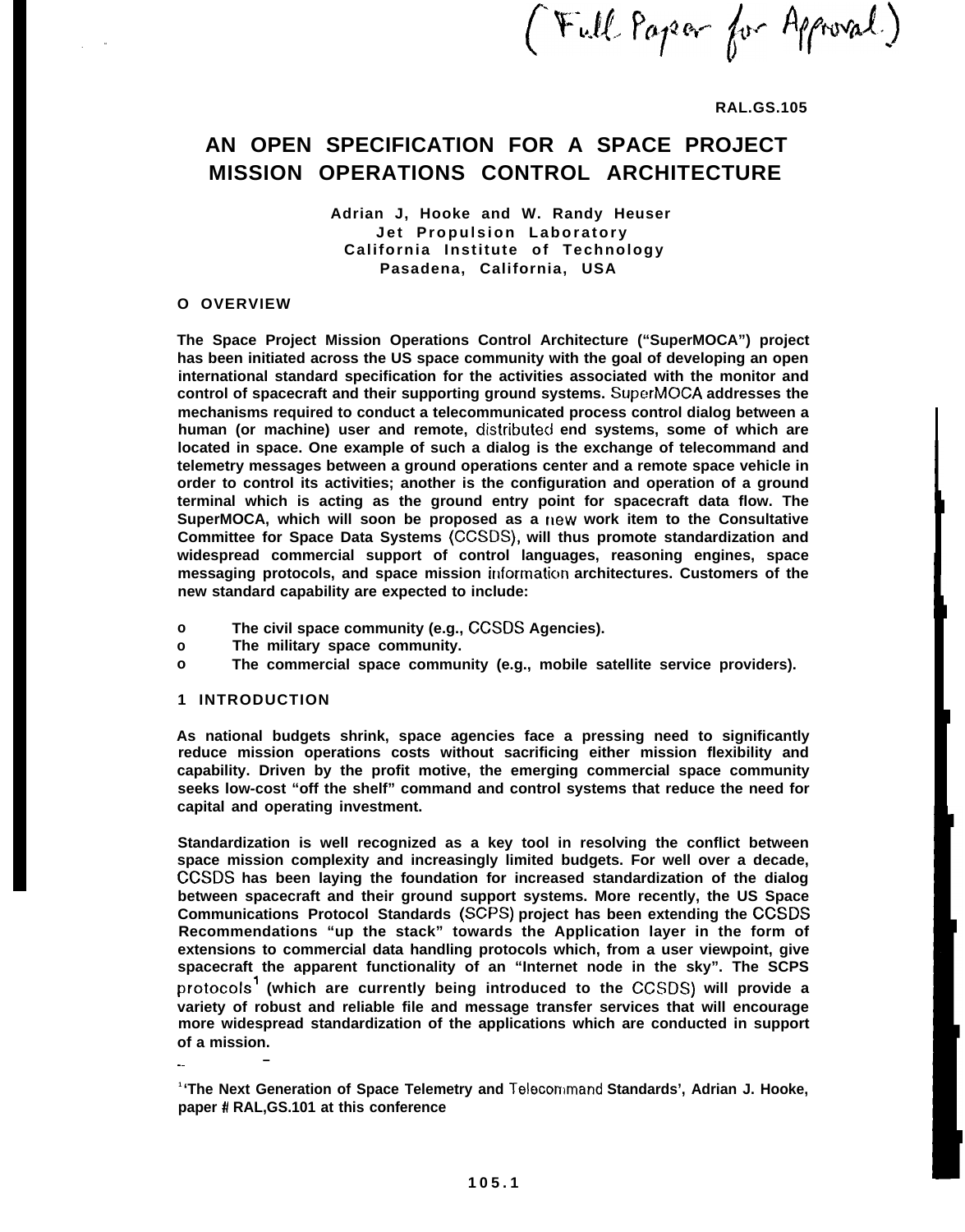**The command and control of spacecraft and their supporting ground networks is an application that appears ready for standardization. Currently lacking standards or guidance (and the corresponding availability of cheap cclmmercial products), space mission command and control has been significantly re-invented for each mission; this drives up cost because a constant cycle of system redesign results in customized, non-automated operations that are highly labor intensive. New standard user services would allow many different types of spacecraft (as well as their supporting ground networks) to appear basically harmonious from the perspective of ground controllers, allowing automation to bc deployed and operations and maintenance budgets to be contained.**

**Building upon work performed early in the Space Station Freeclom program, a small "Spacecraft Control Working Group" convened wittlin the American Aeronautics and Astronautics (AlAA) has been studying the feasibility of developing a full open standard for space mission control. This group is now advocating the development of the SuperMOCA as a loose partnership between gc)vernment, industry, academia and the international community.**

#### **2 ELEMENTS OF THE SuperMOCA**

**To control a remote spacecraft the user formulates command directives, initiates their transmission, monitors their execution and takes corrective action in case of anomalous behavior. The spacecraft executes the command directives using various levels of onboard autonomy. The control center and the spacecraft exchange information via a space data communications system that includes both ground and space/ground networks. Users in the operations center perform a similar set of actions. to configure, monitor and control the remote ground data acquisition stations and launch systems which are supporting the spacecraft. The SuperMOCA considers all of these distributed activities to be instances of space mission process control.**

**The SuperMOCA conceptually exists as an execution-phase capability. It provides a mission control service interface to the planning phase systems which are used to construct the broad profile of desired mission activities and it draws upon communications services provided by various stack of underlying standard space and ground protocols. In the terminology of Open Systems Interconnection (0S1), the SuperMOCA therefore resides within the Application layer.**

**Figure 1 shows the SuperMOCA operating within an operations center and using both conventional ground data communications and the SCPS/CCSDS protocols to control a remote spacecraft, a ground terminal, a launch complex ancl launch vehicle. As currently envisaged, the SuperMOCA contains four elements. Three of these elements (the Control Interface, the Decision Support Logic and the Space Messaging System) form the heart of the actual process control system; the Information Architecture supplies the framework within which the other elements operate.**

#### **o Control Interface**

**The Control Interface allows a flight controller to specify and monitor the desired sequence of operations to be conducted in a remote system.**

## **o Space Messaging System**

**The Space Messaging System translates machine-readable command calls from the user's Control Interface into standard-syntax messages that invoke the desired actions in the remote end system and return the response information to the sender.**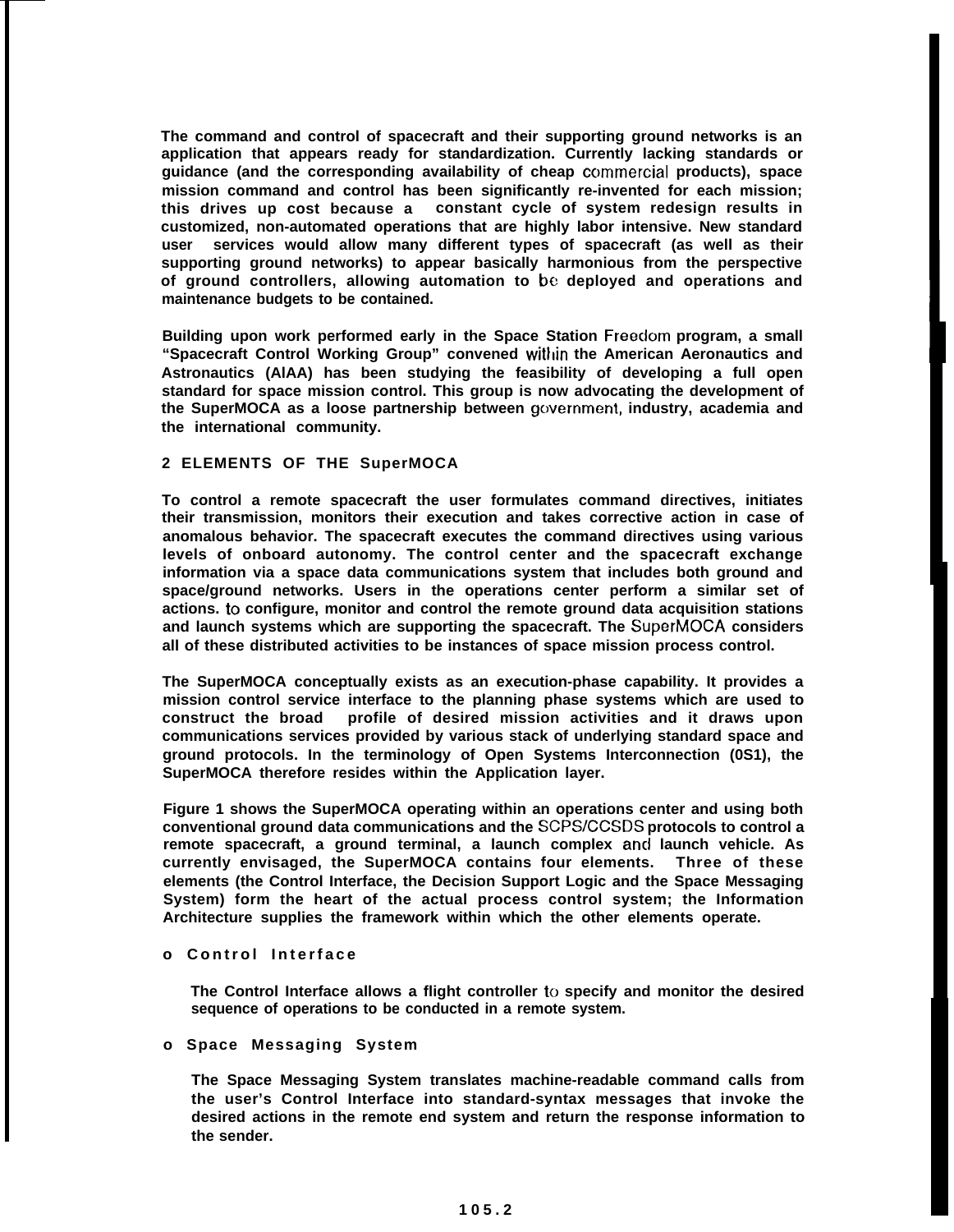## **0 Decision Support Logic**

**. ' .**

**The Decision Support Logic allows rules for command execution to be programmed into a distributed inference engine (which may be located wholly on the ground, wholly in space, or partitioned in varying degrees between the two). Commands may only be issued to end effecters in remote systems when they conform to the conditions that are programmed into the engine. Responses from end effecters will be compared against rule-based expectations and the Decision Support Logic may take further preprogrammed command actions based on the observed performance,**

#### **0 information Architecture**

**The information Architecture provides the mechanism whereby the precise characteristics of a concrete spacecraft system can be captured and described in abstract terms. it ailows specific spacecraft devices to be described in standardized ways and for this information to be compiled into data dictionaries and encyclopedias. These data descriptions can be gathered starting at the earliest point in the project design iifecycle, thus supporting the progressive and seamiess capture, refinement, extension and translation of information.**

#### **3 SuperMOCA TECHNOLOGY BASE**

**In recent years several commercial products have emerged which support many of the SuperMOCA functions. All of them assume a generally non-standardized space mission environment and all of them provide useful capability in iargeiy proprietary ways. The goal of SuperMOCA is to provide and overall open framework in which diverse commercial products may evolve across the common marketplace of civil, military and commercial space. The basic SuperMOCA approach is to assimilate as many off the sheif technologies as possibie and to integrate them into highperformance space process control systems.**

**T'he Controi interface is currently being modeied around the User interface Language (UiL) that was developed for the early Space Station Freedom program. The UiL is a fourth generation space operations ianguage which provides a very Engiishiike mechanism for expressing control directives. The UiL is the culmination of a systems engineering effort which examined a number of operations languages, programming languages and operating system shells including:**

- **the Ground Operations and Aerospace Language (GOAL);**
- the Space Station Operational Language (SSOL based on GOAL);
- **the Systems Test and Operations Language (STOL);**
- **the Customer Data and Operations Language (CDOL based on STOL);**
- **the Transportable Applications Executive (TAE) Command language (TCL);**
- **the ESA Test and Operations Language (ETOL);**
- **ATLAS ianguage used in avionics testing;**
- **programming ianguages including ADA and Smalltalk;**
- **operating system command ianguages including ANSI OSCRL, MS DOS, VAX DCL and UNIX shells.**

**in the era of Graphical User interfaces (GUIS) as a primary bridge between humans and the machine, there is still a need for a natural command language to simplify the training and expertise required to operate a spacecraft. Complex sequences of activities may preplanned, scripted and reviewed by human operators without sophisticated support tools. As voice recognition systems become more commonplace, operation of telerobotic devices using a programming ianguage or an operating system command language would be extremely difficult and complex; imagine an**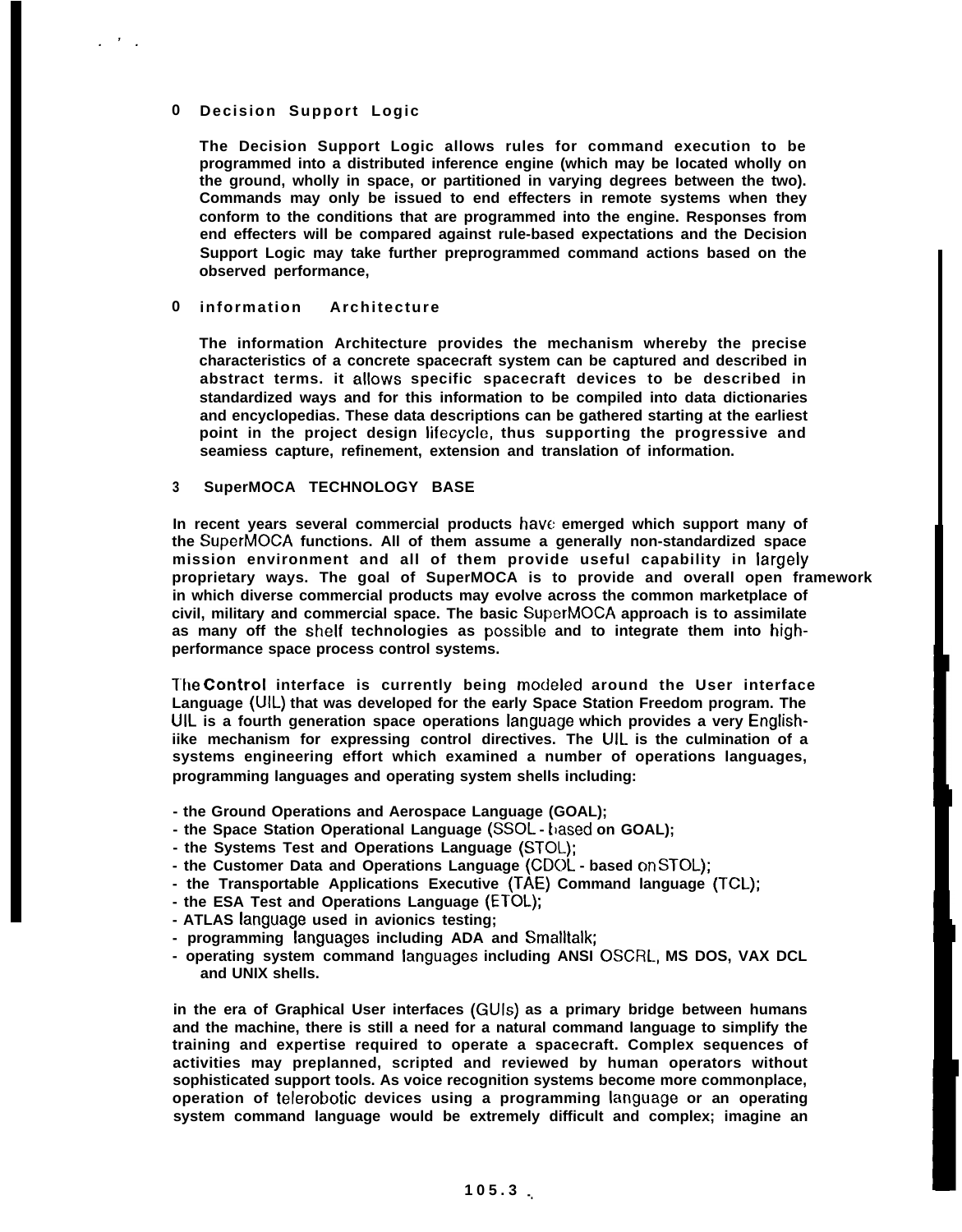**astronaut speaking UNIX, DOS, Ada or a combination of these languages during the assembly of the space station in orbit.**

**The UIL is based on an object model paraciigm anti provicles for the manipulation of objects and their attributes using English-like statements. For example,**

**Turn ON PUMP2 Perform PUMP2 TEST With TEST DURATION Of 14 MINUTES 30 SECS Verify PUMP2 is ON and FLUSH VALVE is not OPEN Turn OFF PUMP2**

**The objects in this example are: PUMP2, FLUSH VAI VE and TEST. The actions taken are: Turn ON, Perform, Verify and Turn OFF. An attribute of TEST is DURATION which is set to 14 MINUTES 30 SECS.**

**For the Space Messaging System, SuperMOCA proposes to adopt and adapt commercial techniques for use in the unique space environment. In addition to emerging capabilities such as CORBA, the Manufacturing Message Specification (MMS)** which, used extensively in automated factories and the FieldBus standard **(SP50) which is gaining widespread use for critical industrial process control applications can form a mature basis for the command and control of distributed space systems, Both MMS and SP50 emphasize the concept of "Intelligent Device Controllers" which isolate the low-level internal fuilctions and intricacy of a device from its external control system. Using an object oriented approach, the intelligent controllers provide a well-defined standard interface to the outside world which allows virtually any unique device to be controlled using high level instructions.**

**Another paper<sup>2</sup> elaborates further on the significance of this technology. Large numbers of commercial components are now becoming available to the industrial automation community which permit fully 'open" (i.e., vendor-independent)** factories to be designed and operated using standard computer communications **protocols. These components are virtually self-integrating and thus allow very rapid reconfiguration and re-tooling to occur. It is now time to extend this environment into space. Robotic factories are not conceptually dissimilar from robotic spacecraft or automated ground terminals, and critical industrial process control loops are not dissimilar from critical onboard spacecraft control systems. By adopting and adapting the commercial techniques, spacecraft may soon look like "factories in the sky" and may thus exploit the robust commercial base of industrial products and techniques in order to achieve significant economies.**

**The Decision Support Logic provides for the execution of mission objectives and routine operation of the spacecraft. The concepts employed in software inferencing engines will form the basis of the SuperMOCA specification. Inference engines have been incorporated in commercial products such as the Spacecraft Command Language (SCL) by Interface and Control Systems and RTworks by Talarian Corporation. In practice, the decision support logic will operate on the abstract objects defined in the information architecture and instantiated in the onboard system; actions and reactions are based on operational constraints and conditional rules, also defined as objects.**

**The information Architecture, which is at the core of the SuperMOCA, must provide the mechanisms to define, describe and manage the information resources associated with a space mission. The object paradigm has been adopted as its foundation: using this paradigm, the spacecraft and the real devices used to construct the spacecraft are described as abstract objects. The externally visible**

**<sup>2</sup>'The Adaptation of Industrial Protocols for a Space Massaging Service", W. Randy Heuser, paper # RAL.GS. 102 at this conference**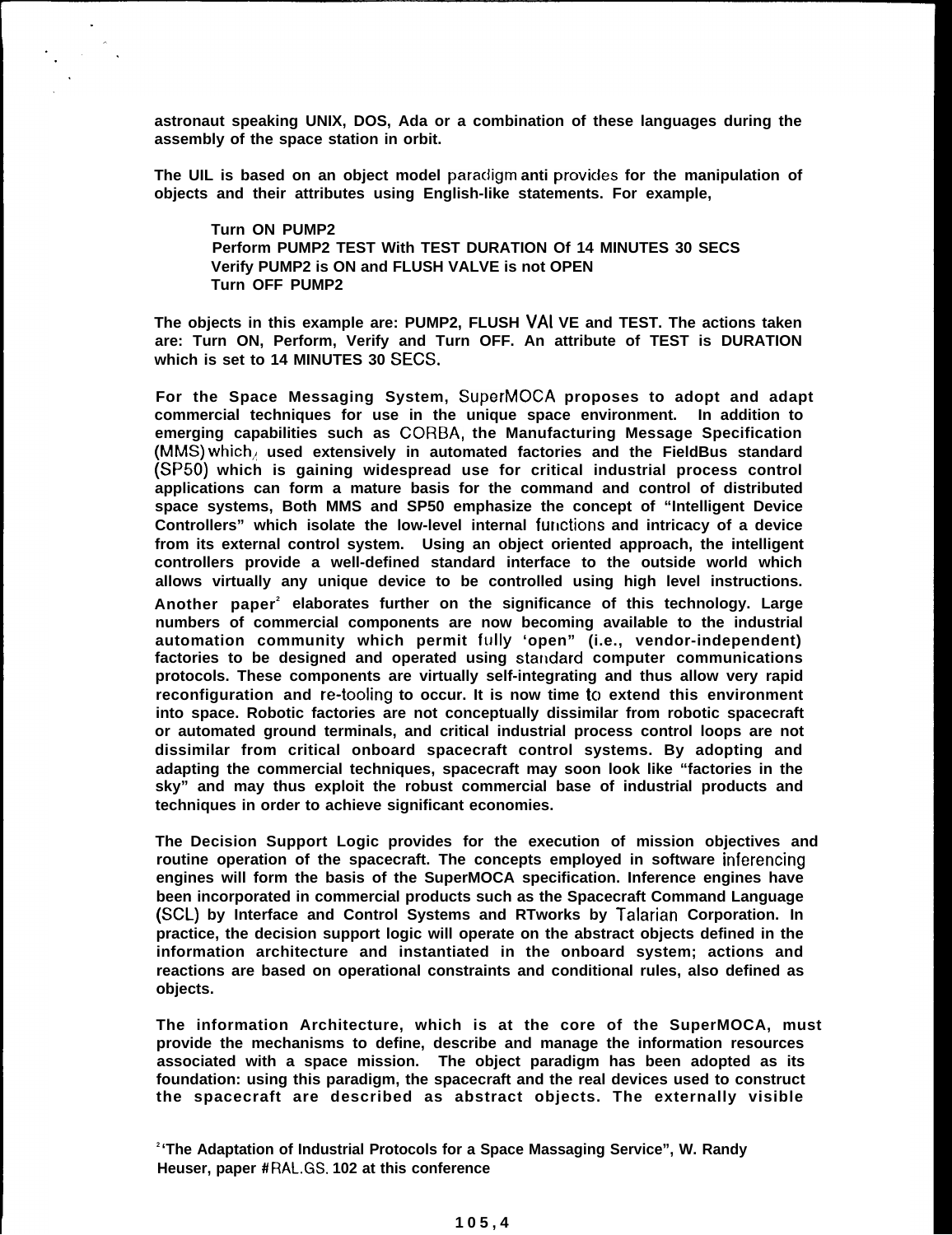**characteristics and behavior of the real devices are attributes of their abstract object models. Associations between real devices are described as relationships between object models. The SuperMOCA Information Architecture will build on the concepts proposed for the Space Station Encyclopedia, which was based on two established standards: the Information Resource Dictionary (IRDS) and Directory Services (X.500). The IRDS is a ANSI standard for data dictionaries. It provides a set of services designed to define, describe and manage data dictionaries in terms of entities (or objects), their attributes and relationships. This approach paralle[s the object paradigm. The IRDS is organized into four layers shown in Figure 2: the definition of the concepts used to construct the data dictionary are stored in layer I; the definition of dictionary object types are, stored at layer 2; the definition of "real world" object type, are contained in layer 3; and the "real world" objects are contained in layer 4. The IRDS was designed as a central repository for an information systems and made no provisions for distributed operations. However, many space missions are often collaborative ventures with development and operational facilities distributed geographically. To support distributed operations, the Space Station Encyclopedia adapted the X.500 standard to support the management of IRDS objects across networks: Directory Services was developed by the CCITT to** support electronic telephone directories. It provides services to define and manage **objects and attributes in a way similar to IRDS. Directory Services also provides directory agents and services to search for objects in distributed object repositories (see Figure 3). The Space Station Encyclopedia proposed adapting the services of X.500 to support distributed IRDS operaticms (see Figure 4). The marriage of IRDS with X.500 is expected to provide the services necessary to support the SuperMOCA distributed information architecture.**

#### **4 NEXT STEPS**

.

**During the Spring of 1995, a study of standards needed to support low cost mission operations standards (performed by the CCSDS Agencies) ranked the SuperMOCA high in development priority. Activities are now underway to begin the definition of the new standard: partial funding for the activity has been allocated by NASA Headquarters and a small system engineering tealn has been assembled at the Jet Propulsion Laboratory. Initial activities are focusing on the Control Interface and the Space Messaging System. The University of Colorado is working on updating the UIL**

**requirements and implementing a prototype interface system within an operations center testbed. MMS software is being procured and readied for rapid prototype testing with a developmental deep space grc)und station ancl with the JPL flight system testbed. Preparations are being made to propose the adoption of the SuperMOCA as an item of new work to the CCSDS Management Council. The participation of interested organizations across the international community is warmly invited.**

#### **ACKNOWLEDGMENTS**

**The work described in this paper was carried out at the Jet Propulsion Laboratory/California Institute of Technology under a contract with the National Aeronautics and Space Administration. The SuperMOCA concept was developed by many talented individuals affiliated with the AlAA Spacecraft Control Working Group: special thanks go to Bob Easton of McDonnell Douglas; Connie Golden of LORAL; Brian Buckley of Interface and Control Systems; and Randy Davis and Elaine Hansen of the University of Colorado.**

**<sup>3</sup>'A Next-Generation Language for Space Mission Operations', R.L. Davis, paper # RAL,GS.43 at this conference**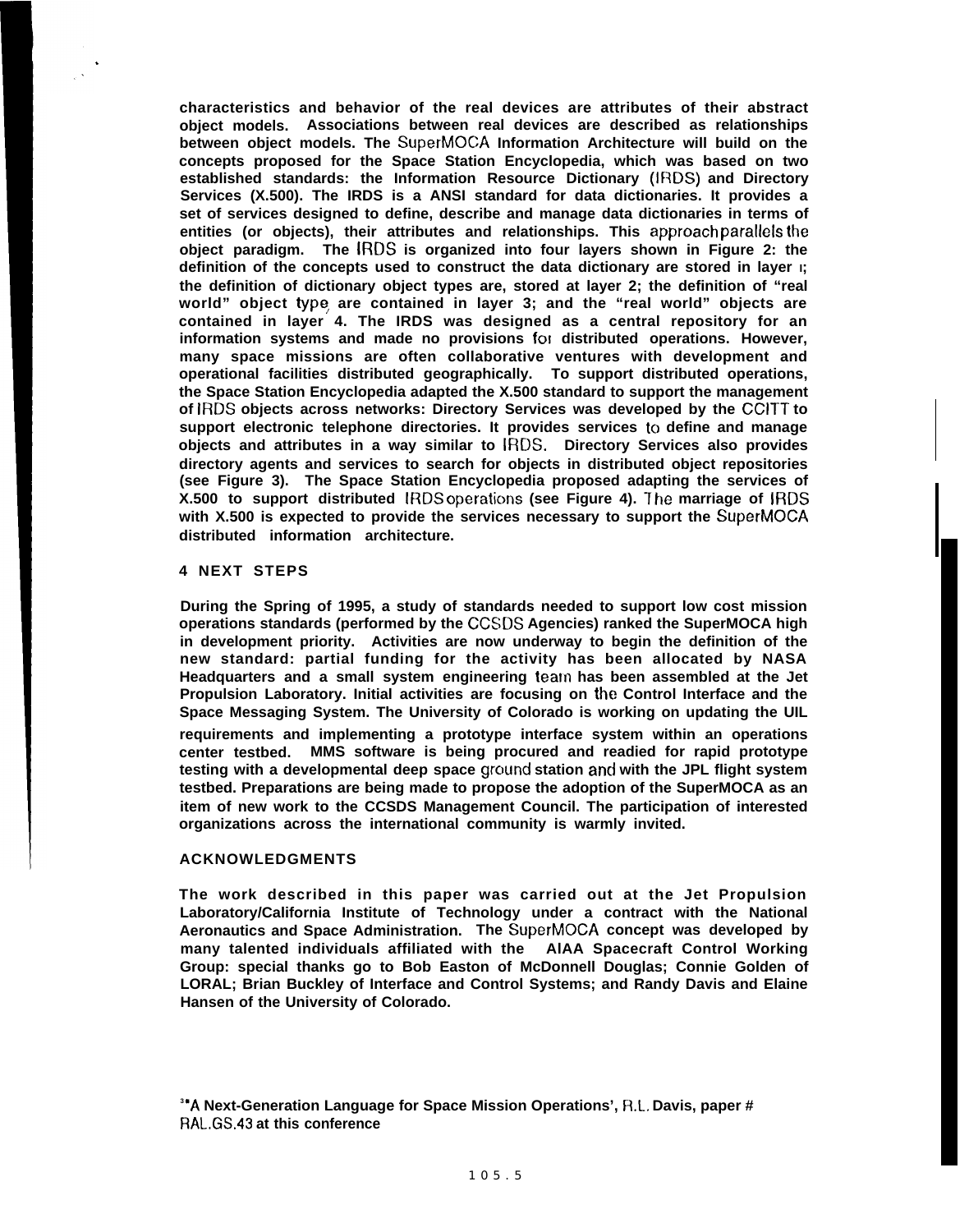

# **FIGURE 1: SuperMOCA Context**